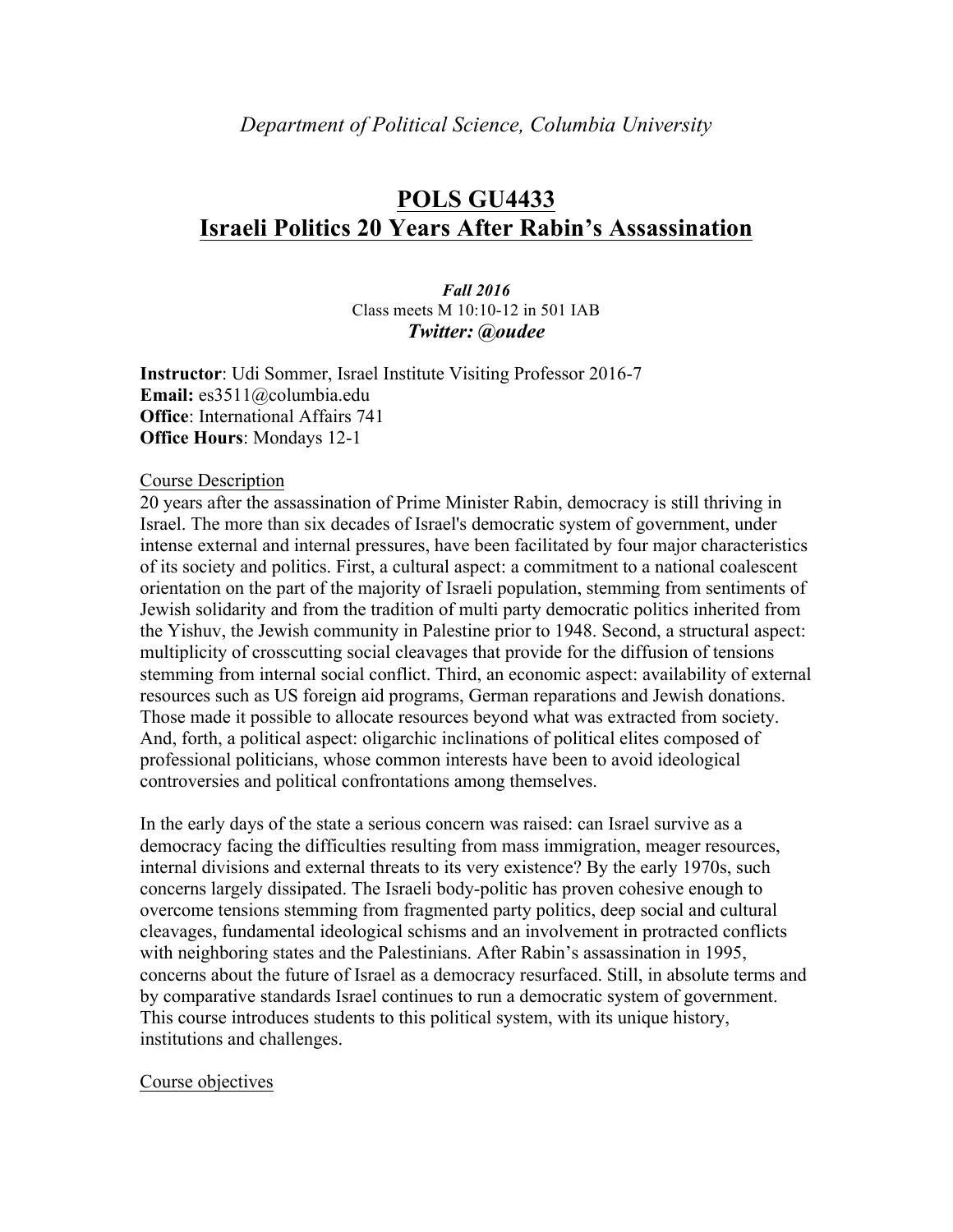The course has three major objectives. First, we will analyze the major features of Israel's political system and compare it to other democratic countries, and in particular to the American system. Second, we will examine the question of democracy under stress - the politics of a state striving to be Jewish and Democratic. This question has been particularly pertinent since Rabin's assassination. Third, we will relate the theories studied in class to day-to-day contemporary Israeli politics (students will be expected to be up-to-date concerning the current events in Israeli politics and to lead parts of the discussion in class).

### Course assignments

- Active participation in class discussions and team-based learning assignments.
- A midterm exam, focused on the following topics: cleavages, multiculturalism in common public spaces, questions of legitimacy in Israeli politics, political institutions in Israel (Knesset, Supreme Court, Executive, electoral threshold etc.) and the tension between representation and governance in Israeli democracy.
- A weekly discussion leadership  $+$  TBL (in groups signup sheet)
- Midterm presentation of research proposal
- Pop quizzes throughout the semester, of which the best 5 would count towards your final grade.
- A final paper and final presentation A formal academic paper of 15 pages double-spaced, font 12. The paper will develop a research question related to one of the topics in Israeli politics discussed in class. Special permission for additional topics may be given. Instructions on how to develop research projects will be given during the semester.

#### Breakdown of final grade

| Participation (reading, discussion leadership, midterm presentations) |                      | 25 <sup>%</sup> |
|-----------------------------------------------------------------------|----------------------|-----------------|
| <b>Ouizzes</b>                                                        |                      | $10\%$          |
| Midterm Exam                                                          |                      | 30%             |
| Final paper $+$ Final presentations                                   | $25\% + 10\% = 35\%$ |                 |

# **Course Outline and Readings**

September 12 (week 1) - Introduction, Syllabus, Course Overview, A Few Words on How to Develop a Research Paper, Sign Up Sheet for Discussion Leadership

#### September 19 (week 2) - **Toward Statehood: The Zionist Movement and the Jewish Community in Palestine Prior to 1948**

D. Horowitz & M. Lissak, "Authority without Sovereignty: The Case of the National Center of the Jewish Community in Palestine", *Government and Opposition*, 8, 1 (Winter 1973): 48-71.

A. Arian, *Politics in Israel: The Second Generation***,** Chaham House, N.J., 1989: 1-29.

September 26 (week 3) - **Immigration, Political Culture and Israel's Society** E. Ya'ar "Change and Continuity in Israeli Society The Test of the Melting Pot", Israel Studies, 10(2), Summer 2005: 91-128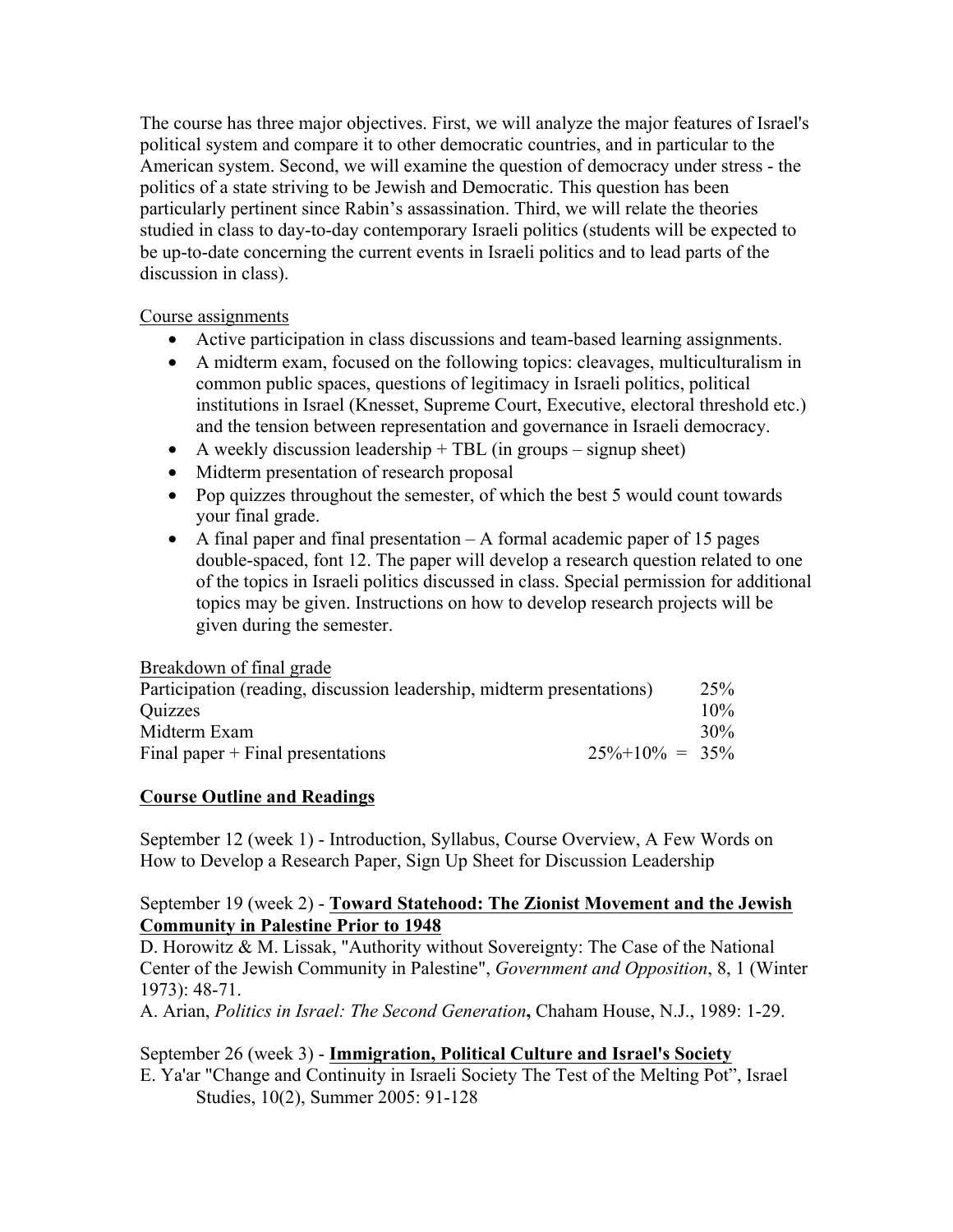Y. Yonah, "Israel As a Multicultural Democracy: Challenges and Obstacles", *Israel Affairs*, Taylor & Francis Group, 11(1), January 2005: 95-116.

\* Watching *The Gatekeepers*

# October 3 (week 4) – **Political Institutions 1: Parliament, Executive and the System of Government**

Gregory S. Mahler, *Politics and Government in Israel: The Maturation of a Modern State*, Rowmen & Littlefield Publishers, Inc. Oxford 2004, Chapter 4: The Constitutional System and Parliamentary Government: 117-39, and Chapter 8: The Machinery of Government: 221-47.

N. Chazan, "The Knesset", *Israel Affairs*, 11(2), April 2005: 392-416 D. Korn, *The Presidentialization of Politics: The Power and Constraints of the Israeli Prime Minister*, 2010

## October 10 (week 5) – **Political Institutions 2: Israel's Legal System and the Supreme Court**

M. Edelman, "The Judicialization of Politics in Israel", *International Political Science Review*, 1994, 15: 177-86.

Gregory S. Mahler, *Politics and Government in Israel: The Maturation of a Modern State*, Rowmen & Littlefield Publishers, Inc. Oxford 2004, Chapter 5.

Translation of Israeli Basic Laws (and several other important laws) can be found at: https://www.jewishvirtuallibrary.org/jsource/Politics/basictoc.html

# October 17 (week 6) - **Elections and Voting**

R. Y. Hazan (1997), "Executive-Legislative Relations in an Era of Accelerated Reform: Reshaping Government in Israel", *Legislative Studies Quarterly*, 22: 329-50. M. Shamir & A. Arian, "Collective Identity and Electoral Competition in Israel",

*American Political Science Review*, 1999, 93(2): 265-277.

\* Individual meetings about final research paper / NO discussion leadership that week

\* 6 minute in class presentations of research proposals

October 24 (week 7) - Midterm Exam

October 31 (week 8) - **Parties and Interest Groups**

G. S. Mahler**,** *Politics and Government in Israel: The Maturation of a Modern State***,**  Rowmen & Littlefield Publishers Inc. Oxford 2004, Chapter 6: Political Parties and Interest Groups: 171-91

J. Mendilow, *Ideology, Party Change and Electoral Campaigns in Israel*, State University of New York, 2003, Introduction: 1-25.

Y. Yishi, "Bringing Society Back In: Post-Cartel Parties in Israel", *Party Politics*, 2001, 7(6): 667-687

\* Individual meetings about final research paper / NO discussion leadership that week

November 7 – no class (Academic Holiday before Election Day)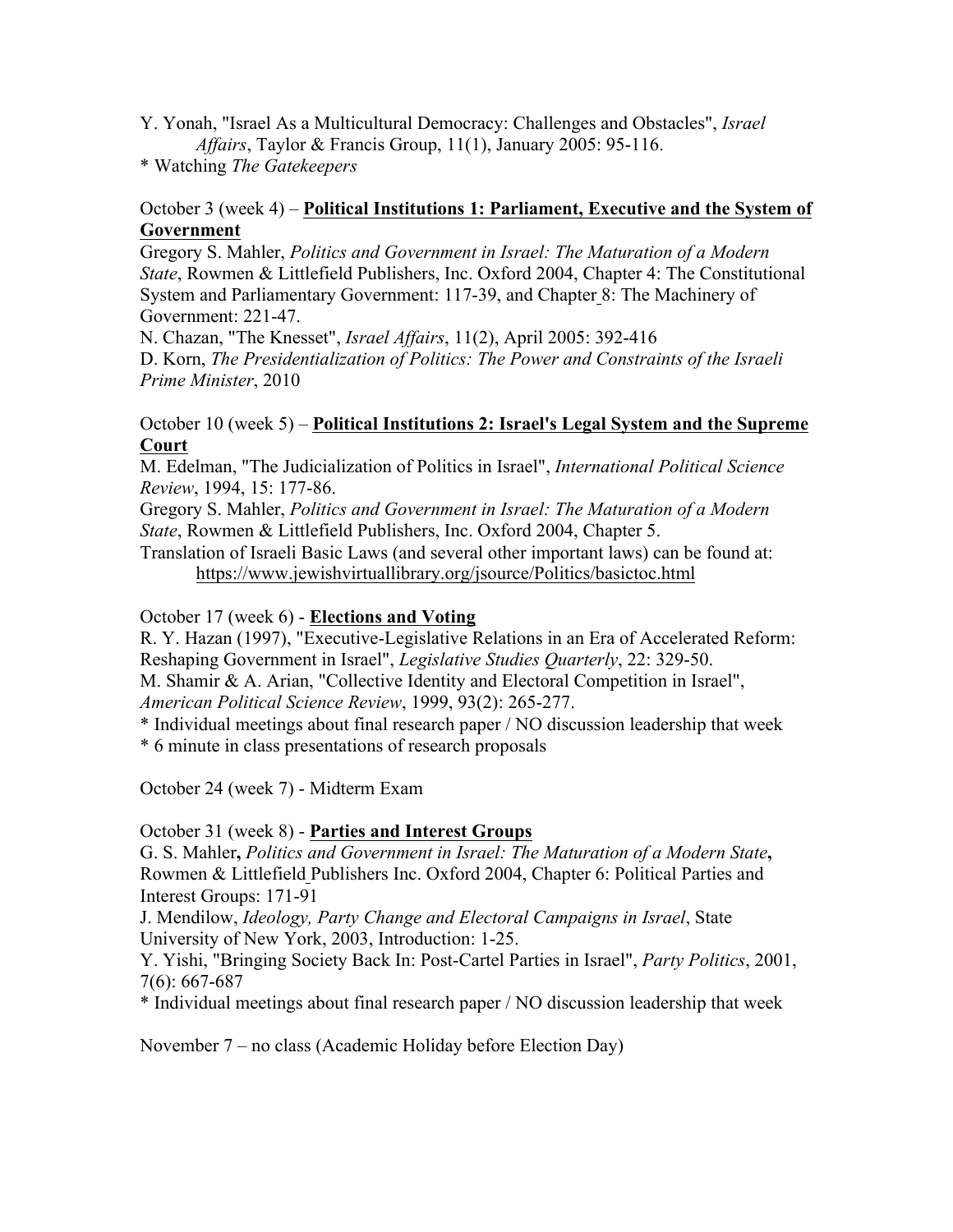November 14 (week 9) – **The State/Religion Issue: Judaism in the Jewish State** A. Cohen & B. Susser, 'From Accommodation to Decision: Transformation in Israel's Religio-Political Life', *Journal of Church and State*, 1996, 38: 817-39. G. S. Mahler**, Politics and Government in Israel: The Maturation of a Modern State**, Rowmen & Littlefield Publishers Inc. Oxford 2004, Chapter 2: Zionism, Religion and the Domestic Political Environment: 53-88.

#### November 21 (week 10) – **The Socio-Economic Cleavage in Israel and the Protest Movement of the Summer of 2011**

Oz Almog, "Shifting the Centre from Nation to Individual and Universe: The New "Democratic Faith" of Israel", in E. Karsh (Ed) *Israel: The First Hundred Years*, Frank Cass Publishers, London, 2002: 31-42.

B. Zilberfarb, "From Socialism to Free Market – The Israeli Economy 1948-2003", *Israel Affairs*, Taylor & Francis Ltd, 11(1), January 2005: 12-22

#### November 28 (week 11) – **Public Policy in Israel**

D.Korn**,** *Public Policy in Israel: Perspectives and Practices*, Lexington Books ,2002, Introduction: 1-6.

D. Nachmias & O. Arbel-Ganz, 'The Crisis of Governance: Government Instability and the Civil Servics', *Israel Affairs*, 11(2), April 2005: 281-302.

E. Don-Yehiya, 'Public Policy and Management of Major Political Cleavages' in D.Korn (ed**)** *Public Policy in Israel: Perspectives and Practices*, Lexington Books, 2002: 9-30

# December 5 (week 12) - **The Future of Israel as a Jewish State**

J. M. Sharp (2012) *U.S. Foreign Aid to Israel*. Congressional Research Service. Ofira Seliktar, *Divided We Stand: American Jews, Israel and the Peace Process*, Praeger Publishers (USA) 2002, 207-210.

A. Arian. *Security Threatened*. Ch. 10: Conclusions. Cambridge University Press Y. Alon. *Israel: The Case for Defensible Borders*

December 12 (week 13) - Conclusions; Final presentations in class; Final papers due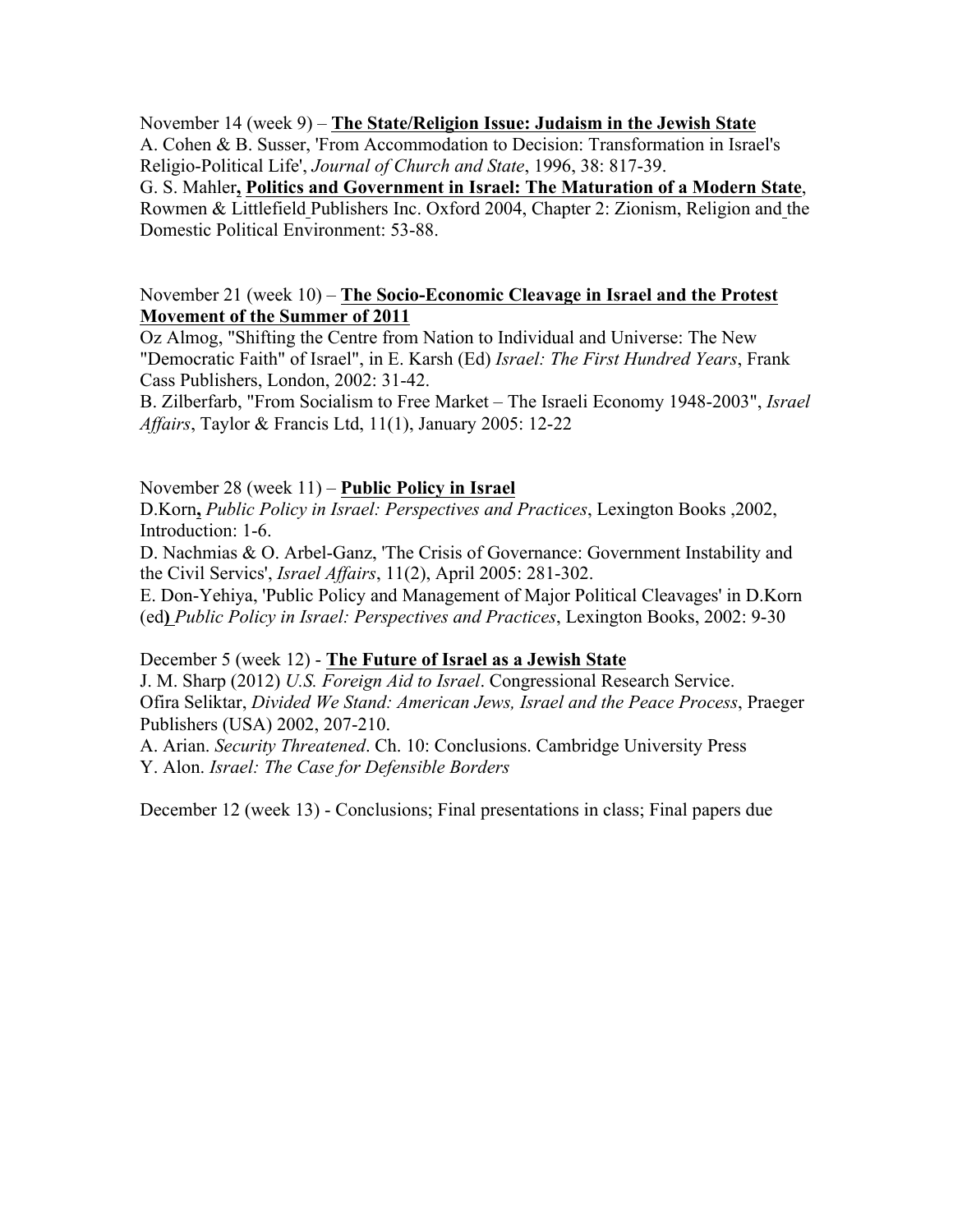#### **Columbia University Statement on Academic Integrity**

The intellectual venture in which we are all engaged requires of faculty and students alike the highest level of personal and academic integrity. As members of an academic community, each one of us bears the responsibility to participate in scholarly discourse and research in a manner characterized by intellectual honesty and scholarly integrity.

Scholarship, by its very nature, is an iterative process, with ideas and insights building one upon the other. Collaborative scholarship requires the study of other scholars' work, the free discussion of such work, and the explicit acknowledgement of those ideas in any work that inform our own. This exchange of ideas relies upon a mutual trust that sources, opinions, facts, and insights will be properly noted and carefully credited.

In practical terms, this means that, as students, you must be responsible for the full citations of others' ideas in all of your research papers and projects; you must be scrupulously honest when taking your examinations; you must always submit your own work and not that of another student, scholar, or internet agent.

Any breach of this intellectual responsibility is a breach of faith with the rest of our academic community. It undermines our shared intellectual culture, and it cannot be tolerated. Students failing to meet these responsibilities should anticipate being asked to leave Columbia.

# **Possible further reading**

- K. Goldstein & Z. Gitelman, "From "Russians" to Israelis?" in A. Arian & M. Shamir (eds), *The Elections in Israel – 2003*, Transaction, New Brunswick (US) & London (UK): 245-60.
- D. Hacohen, *Immigrants in Turmoil*, Syracuse University Press, 2003, Chapter 8: Immigration During 1948-1998 and its Ramifications on Israeli Society: 251-63.
- T. Horowitz, "The Integration of Immigrants from the Former Soviet Union", *Israel Affairs*, Taylor & Francis Group 11(1), January 2005: 117-36.
- M. Lissak, "The Unique Approach to Military-Societal Relations in Israel and its Impact on Foreign and Security Policy", in S.Sofer (ed), *Peacemaking in a Divided Society: Israel After Rabin*, Frank Cass, London 2001: 235-55.
- Y. Peri, *Telepopulism: Media and Politics in Israel*, Stanford University Press, California, 2004, Introduction; 1-10.
- J. T. Shuval, "The Structure and Dilemmas of Israeli Pluralism" in B.Kimmerling, *The Israeli State and Society: Boundaries & Frontiers*, State University of New York, 1989: 216-36.
- Zvi Zameret, *The Melting Pot in Israel*, State University of New York, 2002, Chapter 14: Summing Up: Israel – From a "Melting Pot" to a Pluralistic State: 155-160.
- Y. Yishi, "Legislators and Interest Groups: Some Observation on the Israeli Scene", *The Journal of Legislative Studies* 1997 3(2): 89-111.